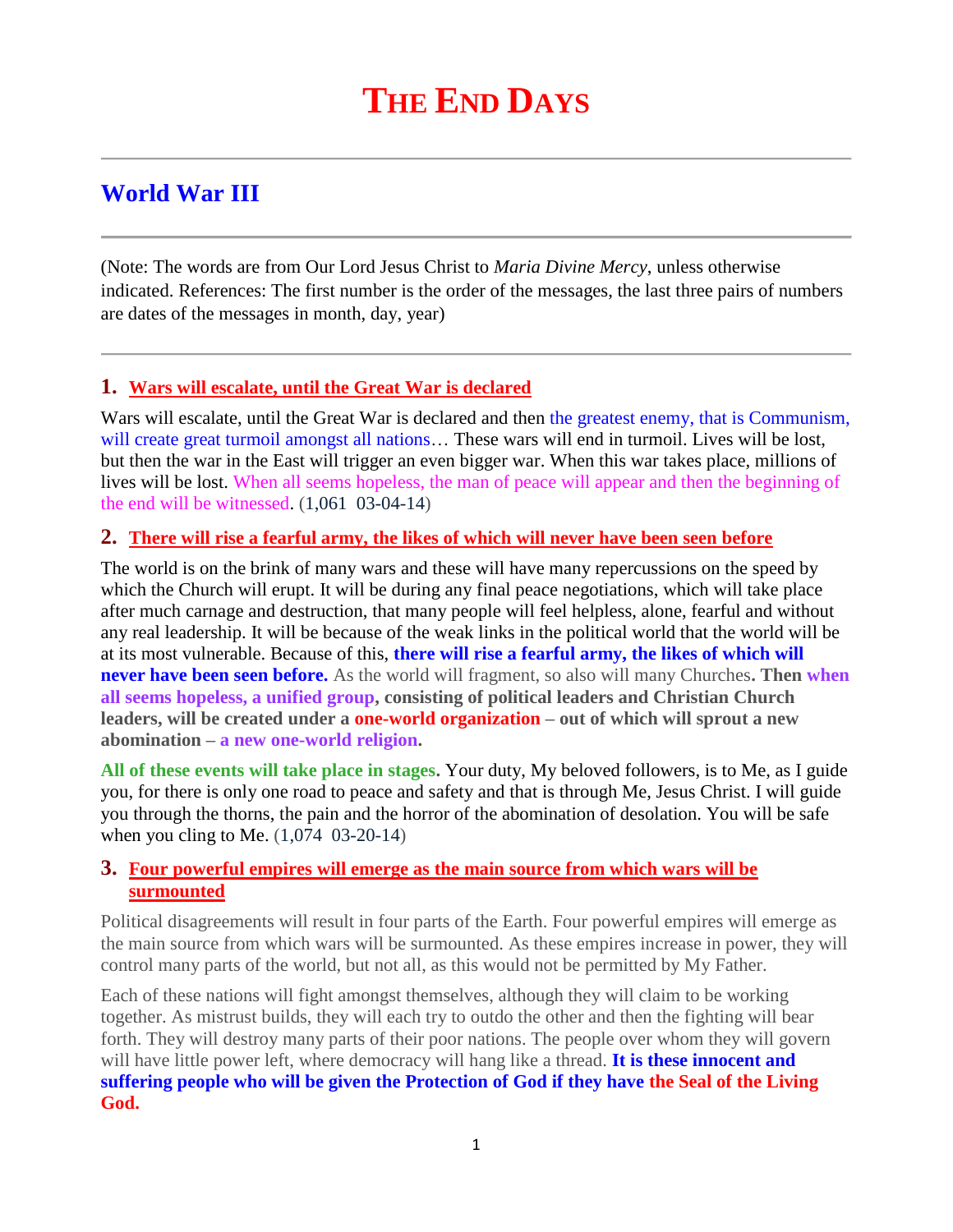Never underestimate this free Gift from God**. The Seal of the Living God will protect you from physical and spiritual death during wars. Please get this to as many people as you can in every nation.** (913 09-21-13)

## **4. [Second Seal: World War 3](http://www.thewarningsecondcoming.com/second-seal-world-war-3/)**

My dearest beloved daughter, I must inform you that a Third World War is about to unfold in the world

The **Second Seal** is about to unfold as foretold to John the Evangelist in the Book of Revelation. **It will start in Europe**. **Your banking system will be the cause and Germany, once again, will be involved in this tragedy as it was on the last two occasions.** When it commences much will be over saving the economy and catastrophe will affect **Greece with much fallout in France. The Middle East will also be involved with Israel and Iran at war and Syria will play a serious part in the downfall of Egypt.**

Because of war and lack of money, much of the harvest will be lost and **this will lead to the opening of the Third Seal, which means famine. This is why I now urge all of God's children to try to stockpile dried and non-perishable food to feed your families. It is important to grow your own harvest if possible.**

The effect of this war will be that **My Catholic Church on earth will be sucked into a one- world Church, in the name of unification.** This unification, or false peace, will become a reality after the Antichrist appears to create a false peace and a so called end to the war. This peaceful pact will involve the western world until **China and Russia become involved with world matters.** They will pose a threat to the **'Beast with the Ten Horns'**, Europe, and will overcome them to introduce Communism.

The **'Red Dragon', China**, already gains a strong foothold in the world because of their control of the world's finances. The Red Dragon and **"The Bear" which is Russia** do not love God. **They are being led by the Antichrist who is from the East and who hides behind closed doors.**

Please recite **Crusade Prayer (54)** as it will help dilute the impact of these events. **(See the**  *Crusade Prayers Book***).** (423 05-16-12)

#### **5. [One third of the earth will be destroyed as the angels pour fire from the four corners of](http://www.thewarningsecondcoming.com/one-third-of-the-earth-will-be-destroyed-as-the-angels-pour-fire-from-the-four-corners-of-the-heavens/)  [the Heavens](http://www.thewarningsecondcoming.com/one-third-of-the-earth-will-be-destroyed-as-the-angels-pour-fire-from-the-four-corners-of-the-heavens/)**

Know now that changes have already begun as prophesied where the crops will no longer yield their fruit as before and when the seasons will no longer be the same. These changes are by the Hand of My Eternal Father as He brings in new laws of the earth which no man will fail to notice. Nothing in the world governed by the laws of nature will remain as they once did. The seas will rise, the waters will pour, the earth will shake and the soil will become barren.

**My Father will impose a great chastisement to stop the spread of sin which is a source of great sorrow for Him.** Those nations which defy His Laws will suffer much. They will soon understand that their sins will no longer be tolerated and they will be punished. Their punishment is to prevent them from infesting other souls and unless they change their wicked ways they will be forced to do so through divine intervention.

**Leaders who follow the Anti-Christ will not escape the Eye of My Father and they will be destroyed. My Father punishes those who lead wicked governments now in order to salvage His children from their wicked grasp.** He will not stand back and watch as these leaders, who follow the Anti-Christ who remains hidden at this time, destroy His children. One third of the earth will be destroyed as the angels pour fire from the four corners of the Heavens.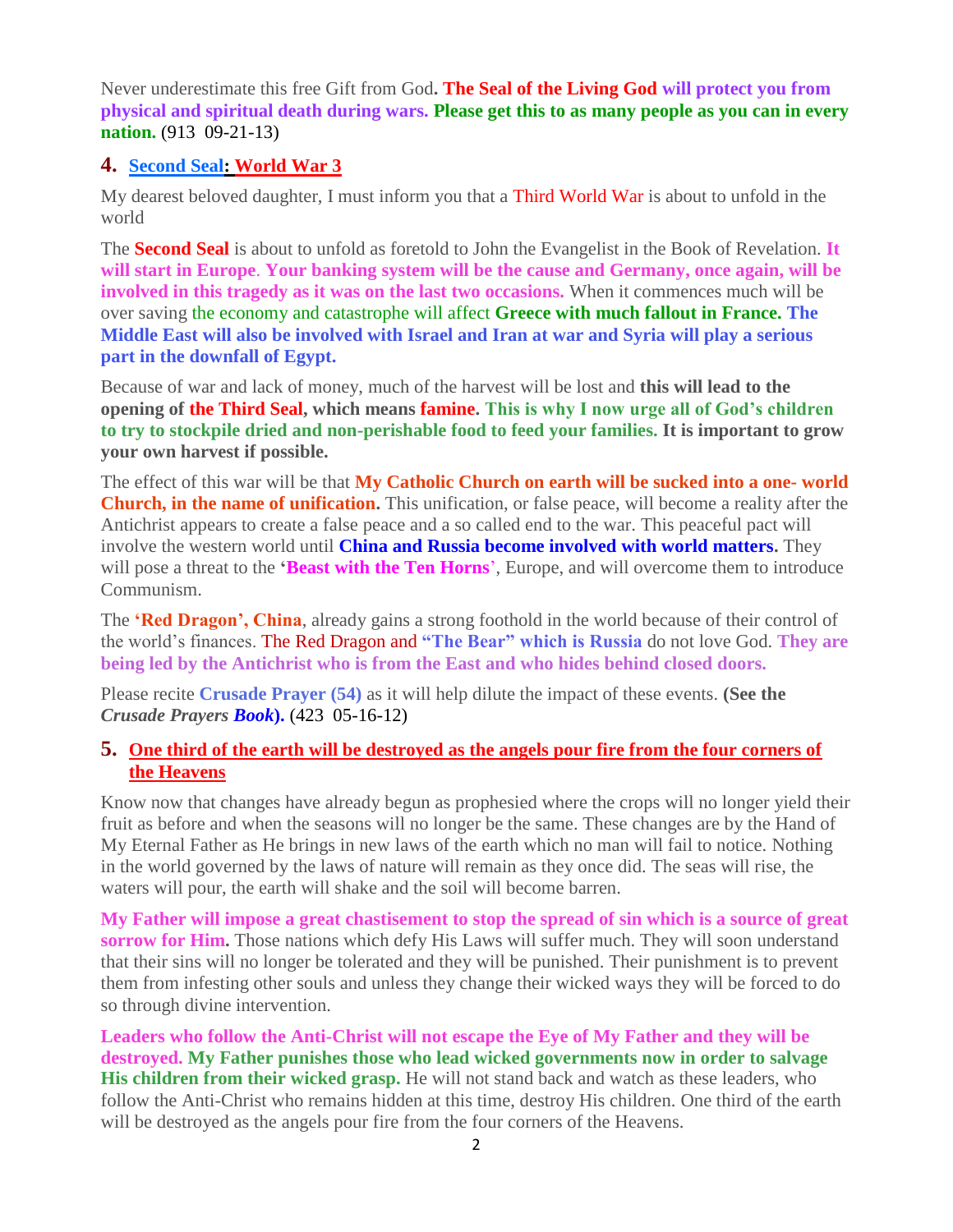#### **The Seal of the Living God will protect each and every one of you.**

It is because of the love My Father has for all of His children that he must chastise them for if He doesn't, they will march forward, unwittingly, towards the gates of Hell. (475 07-06-12)

#### **6. [God the Father: The lies you are being fed about your economy are designed to fool you](http://www.thewarningsecondcoming.com/god-the-father-the-lies-you-are-being-fed-about-your-economy-are-designed-to-fool-you/)**

Wars will break out all over the Middle East and soon **My beloved Israel will suffer a terrible abomination**… Wars, many of them, including battles within governments of all nations, will erupt all at the same time.

The lies you are being fed about your economy are designed to fool you and strip you of what you own. Pray, pray, pray that I will stop those who control your currencies from taking everything you own away from you. Know that while My Right Hand casts down chastisements against the wicked, My Left Hand will lift and take you under My Protection and I will provide for you.

**The changes foretold in My Holy Book are now presented to the world.** Battles will rage, lives will be lost, lands will suffer ecological turmoil, crops will fail and many of you will be persecuted by your governments. The worst battle will be a spiritual one where every effort will be made to turn you against Me. (836 07-10-13)

#### **7. [Mother of Salvation: A new, bitter world war will be declared](http://www.thewarningsecondcoming.com/mother-of-salvation-a-new-bitter-world-war-will-be-declared/)**

The speed of these wars will escalate and no sooner will four parts of the world become involved than the Great War will be announced. Sadly, nuclear weapons will be used and many will suffer. It will be a frightening war, but it will not last long.

Pray, pray, pray for all the innocent souls and continue to recite my Most Holy Rosary, three times a day, in order to ease the suffering, which will result because of World War III. (898 09-06-13)

## **8. [The four parts of the world I refer to are the four big empires –](http://www.thewarningsecondcoming.com/the-four-parts-of-the-world-i-refer-to-are-the-four-biggest-empires-the-us-russia-europe-and-china/) the US, Russia, Europe [and China](http://www.thewarningsecondcoming.com/the-four-parts-of-the-world-i-refer-to-are-the-four-biggest-empires-the-us-russia-europe-and-china/)**

Syria and Egypt, through the unrest in their countries, will become the catalysts for a greater war, which will involve the four great powers. Each of these powers will be connected in order to create a unified regime, which will be used to control the global wealth and population.

The religious war will be central to this control and the appointed leaders in My Christian Churches will be overcome and destroyed in preparation for the Beast, who will control all four empires. **None of the rulers, who defy the Word of God or who try to destroy His children, will be given the authority by God to take, by force, those whose names are in the Book of the Living**. And while I speak of Christians and the need for them to remain true to Me, **I also refer to the Jews because their protector, Michael the Archangel, will watch over them and help them to withstand the persecution which they, as God's chosen people, will also have to endure.**

God's Plan has been created and all the Angels and Saints in Heaven prepare now, to help Me in My Mission to unite all and protect those who love Me from the great deceit, which has been created to fool the world. Never before has the wickedness against God been so coordinated by the human race as it is today. **Never before has mortal man been capable of inflicting so much suffering, through the seizure of power in order to control, as it has at this moment of time in history.** The great persecution against God's children, created by Satan with the willing support of evil, power hungry men and women, in positions of great power, is unfolding before your eyes. Yet, many of you cannot see because you have been fooled. (916 09-24-13)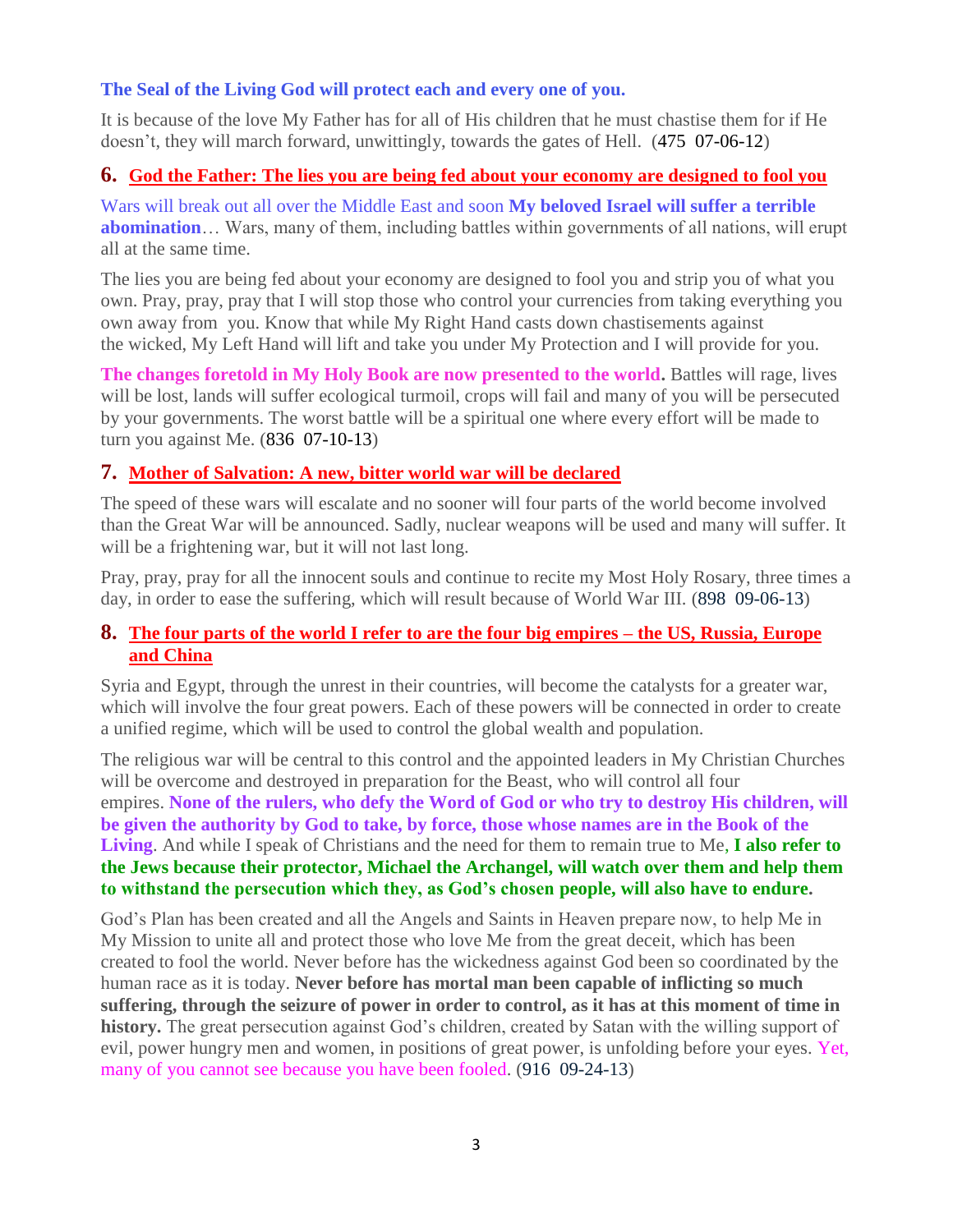# **9. [Mother of Salvation: Pray for peace in the world](http://www.thewarningsecondcoming.com/mother-of-salvation-pray-for-peace-in-the-world/)**

I urge you to pray for peace in the world, for very soon many countries will be involved in wars, which will be difficult to contain and many innocent lives will be destroyed… I ask that you recite this Crusade Prayer 146, the Prayer of Peace, each and every day for your nations. (1,195 08-24- 14)

# **10. [European countries will succumb to dictatorship no better than the days of Hitler](http://www.thewarningsecondcoming.com/european-countries-will-succumb-to-dictatorship-no-better-than-the-days-of-hitler/)**

The plans are in place by the world group to take over each country in Europe. **Babylon will topple as foretold**. **The bear and the red dragon will go to war just as prophesized**. Rome will become the seat of wicked rule and domination. Italy will crumble. **Greece will be the catalyst which will provide the excuse to bring down Babylon.**

The anger of My Beloved Father has now reached unprecedented heights as the rise of the big Red Dragon is imminent.

For those you consider to be responsible organizations who care about nations are, in fact, the very groups run by the Anti-Christ. The nations you consider to be wicked are being victimized and used as pawns so that they, instead, seem wicked to the outside world. You must not always believe what is presented to you in the name of justice. (340 02-18-12)

# **11. [The Beast with the ten horns is the European Union](http://www.thewarningsecondcoming.com/the-beast-with-the-ten-horns-is-the-european-union/)**

**The two allies Russia and China will join forces**. This will happen as the Beast with the ten horns rises to dominate their long suffering innocent people. **The Beast with the ten horns is the European Union, My daughter, referred to as Babylon in the Book of Revelation.** Babylon will fall and be dominated by the **big Red Dragon, China and its ally the Bear, Russia.** When this happens **communism will rule** and woe to anyone seen to practice their religion in their presence. All religions will be banned but Christians will suffer the biggest persecution. Roman Catholics will not be tolerated at all and they will have to hold masses in secret. **The time has come, children, all My followers, to start planning your future**. (341 02-19-12)

# **12. [God the Father: Europe will be first target of Red Dragon, followed by the USA](http://www.thewarningsecondcoming.com/god-the-father-europe-will-be-first-target-of-red-dragon-followed-by-the-usa/)**

Know this, though, the **Red Dragon you were told about some time ago has now risen** his head coyly but with a deadly intent of devouring Christians all over the world. Patient for so long in waiting he will now swoop down and, with fire from his mouth, destroy everything that represents homage to Me, God of the Most High and My beloved Son, Jesus Christ.

**Europe will be his first target and then the United States of America. Communism will be introduced** and woe to those who oppose the reign of the Red Dragon.

All prophecies given to My prophets Daniel and John will unfold layer by layer. Details will be given to you, My daughter, to help build the remnant of My Church on earth.

The Warning will matter little to Satan's followers, the Red Dragon and his armies. So hardened are their hearts that they will deliberately side with the Evil One. Their allegiance is to the false paradise he promises them. **They cannot win** and their power will not only be short-lived but the Red Dragon and his blind allies will be thrown into the fires of eternal damnation. (337 02-14-12)

# **13. [Virgin Mary: Nuclear war involving Iran being plotted](http://www.thewarningsecondcoming.com/virgin-mary-nuclear-war-involving-iran-being-plotted/)**

They are trying to take control of all financial institutions so they can inflict a terrible atrocity on my children. They, the evil group driven by lust and power, are also trying to create a nuclear war in Iran.